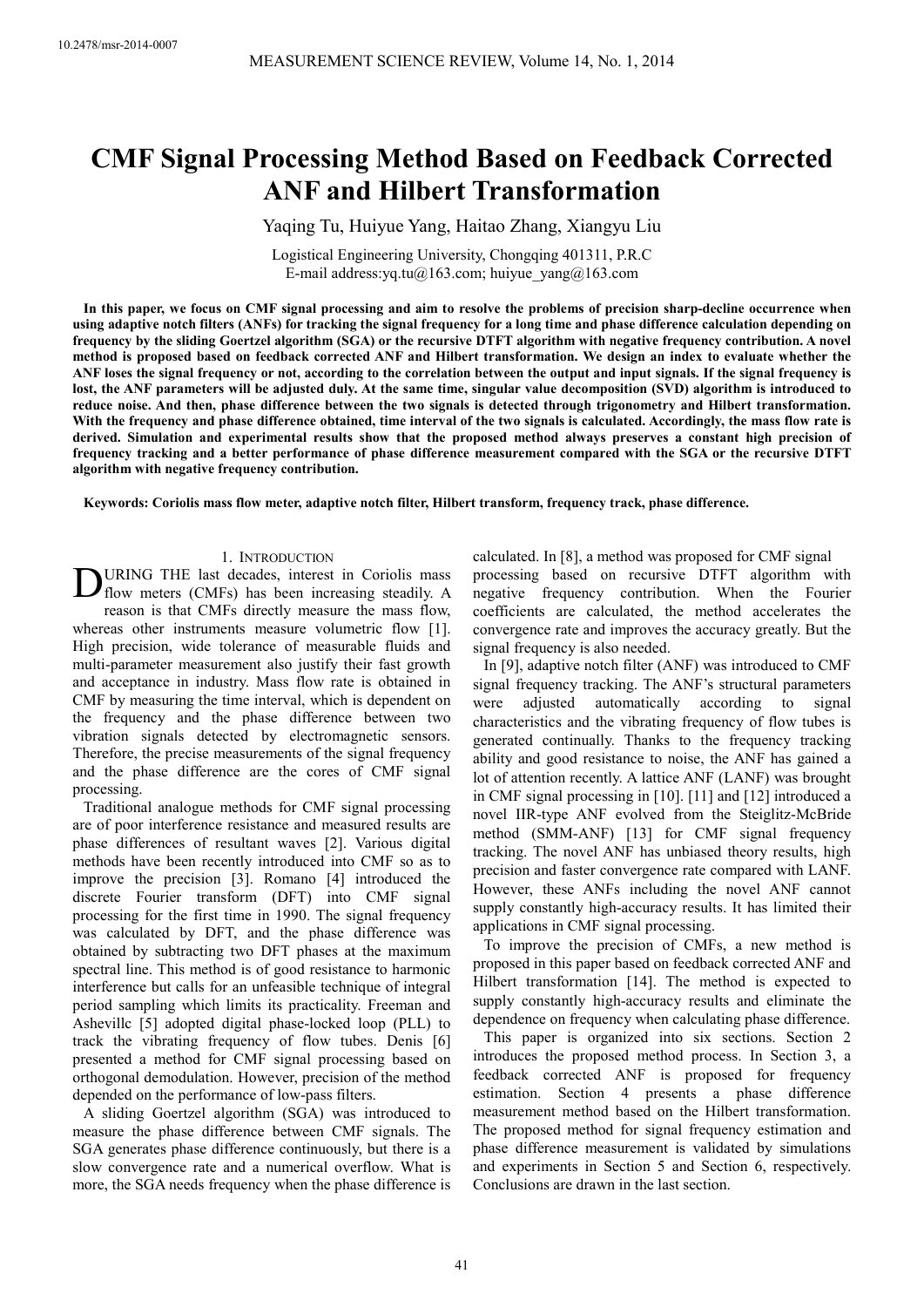#### 2. METHOD PROCESS

Process of the proposed method is expounded in Fig.1., from which we can see that the frequency estimation and the phase difference measurement are carried out in

parallel, differing from the existing methods. On the one hand, SVD algorithm is firstly used to reduce the noise contained in CMF signals. And then phase difference is

calculated by trigonometry operation between the noisereduced signals and those after the Hilbert transformation. On the other hand, signal frequency is estimated continually by the feedback corrected SMM-based ANF. Then, time interval of the two signals is figured out as the frequency and the phase difference is obtained. Accordingly, the mass flow rate is derived.



Fig.1. The signal processing flow chart.

# 3. FREQUENCY ESTIMATION BASED ON FEEDBACK CORRECTED ANF

A strategy of feedback correction for ANF is proposed so as to improve the stability of its accuracy. According to the correlativity between the output and input signals, we design an index for real-time evaluation of the frequency estimation precision. If the index overruns its limit, ANF parameters will be adjusted adhering to the feedback. The SMM-ANF is taken as an examination for the feasibility of the proposed strategy.

# *A. The SMM-ANF*

Structure of the ANF based on Steiglitz-McBride method is shown in Fig.2, and its transfer function is given by:

$$
H(z) = \frac{\hat{A}_n(z^{-1})}{\hat{A}_n(\rho z^{-1})} = \prod_{k=1}^m \frac{1 + \hat{\alpha}_k(n)z^{-1} + z^{-2}}{1 + \rho_k \hat{\alpha}_k(n)z^{-1} + \rho_k^2 z^{-2}} \tag{1}
$$

**Where** 

*m* is the trap number, namely the sine wave number in  $y(n)$ ;

 $\rho_k$  is pole contraction factor determining the trap bandwidth

∆ is used to reduce the correlation between the noise in *y*(*n*) and *y*( $n - \Delta$ ),  $\Delta \ge 1$ .

 $\hat{\alpha}_{k}(n)$  is adaptive adjusted through the Newton-type algorithm,  $\hat{\alpha}_k(n) = -2\cos \hat{\omega}_k(n), \hat{\omega}_k(n)$  is notch frequency corresponding to the sinusoidal frequency.

A 2-order ANF with a single trap is used in our study as the CMF signals have only one expectant sinusoidal.

The ANF bandwidth is often initialized with a big value and then decreases step by step so as to acquire the signal frequency.

$$
BW = 2\cos^{-1}\left(\frac{2\rho(t)}{1+\rho^2(t)}\right) \tag{2}
$$

At convergent stage, the pole contraction factor comes to one and the bandwidth approximately equals to zero (2). However, due to the ANF inherent structure, there is an incomplete convergence stage especially when the signal frequency is very low or very high (close to Nyquist frequency). At this stage, the ANF's non-quadratic error rests on a local minimum, and then the signal frequency will be lost soon.



Fig.2. Structure of the SMM-ANF

# *B. Assessment of frequency estimation accuracy*

The noise-reduced signal  $\hat{c}(n)$  shown in Fig.3. is obtained by the output  $e_s(n)$  and the input  $y(n)$ , expressed as

$$
\hat{c}(n) = \frac{(\rho - 1)\hat{\alpha}(n)z^{-1} + (\rho^2 - 1)z^{-2}}{1 + \rho\hat{\alpha}(n)z^{-1} + \rho^2 z^{-2}}y(n)
$$
(3)

Thanks to the independence of noise or  $y(n - \Delta n)$ , the signal  $\hat{c}(n)$  approximates to  $c(n)$  when the ANF works well. Otherwise, the signal  $\hat{c}(n)$  approximates to  $e(n)$ . Consequently, index  $h$  is designed to evaluate the accuracy of the ANF. The index is calculated online in real time by the 0-order LMS, as follows:

$$
\begin{cases} \varepsilon(n) = \hat{c}(n) - h(n)y(n) \\ h(n) = h(n-1) + \mu_h \varepsilon(n)y(n) \end{cases}
$$
(4)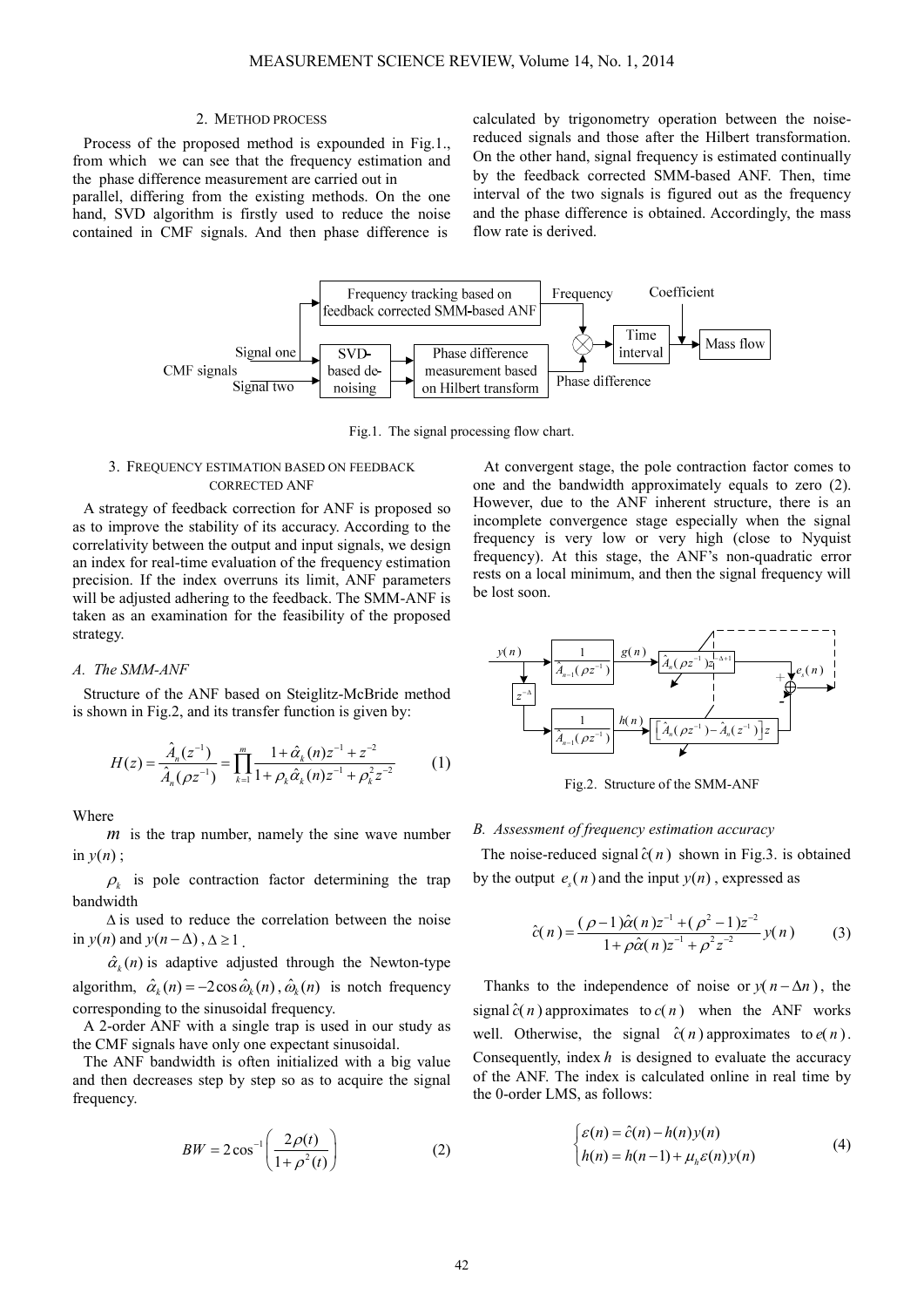where,  $\mu_h$  is the step size, and *h* is the solution of Wiener-Hopf equation on the convergence condition.

$$
h \cdot E\left\{y^2(n)\right\} = E\left\{y(n)\hat{c}(n)\right\} \tag{5}
$$

 $E\{c(n) e(n)\}$  equals to zero as the signal  $c(n)$  is unrelated to noise  $e(n)$ . Then, the (5) can be written:

$$
h \cdot \left( E\left\{c^2(n)\right\} + E\left\{e^2(n)\right\} \right) = E\left\{c(n)\hat{c}(n)\right\} + E\left\{e(n)\right\} E\left\{\hat{c}(n)\right\}
$$
\n(6)

With  $E\{e(n)\}, E\{e^2(n)\}\$  and  $E\{c^2(n)\}\$  equal to 0,  $\sigma_e^2$  and  $A^2$  / 2, respectively, the index *h* can be derived as:

$$
h = \frac{E\left\{c(n)\hat{c}(n)\right\}}{A^2/2 + \sigma_e^2}
$$
 (7)



Fig.3. Structure of the feedback modified SMM-ANF.

There are two possible situations for the index *h* with either good or bad performance of the ANF.

If the ANF works well,  $\hat{c}(n)$  approximates to  $c(n)$  and then, the index  $h = A^2 / (A^2 + 2\sigma_e^2)$ .

 If the ANF loses the signal frequency, there is no correlation between  $\hat{c}(n)$  and  $c(n)$ . Therefore, the expected value  $E\{c(n) \hat{c}(n)\}$  can approximate to zero, and then, the index *h* comes to zero consequently.

## *C. Feedback correction strategy*

A comparative parameter  $T<sub>h</sub>$  is initialized with small value so as to judge whether the ANF loses the signal frequency or not. If *h* is greater than  $T_h$ , we have nothing to do. Otherwise, the ANF's parameters will be adjusted according to a random search method, rather than simply reinitialization, which will lead to another convergence process. The correction strategy of the two key parameters  $\lambda$  and  $\rho$  of the SMM-ANF is given by

$$
\begin{cases} \lambda(n) = \lambda_{\infty} + \delta_{\lambda} , 0 < \delta_{\lambda} < \lambda_{\infty} - \lambda(0) \\ \rho(n) = \lambda_{\infty} + \delta_{\rho} , 0 < \rho_{\lambda} < \rho_{\infty} - \rho(0) \end{cases}
$$
 (8)

where  $\lambda_{\infty}$  and  $\rho_{\infty}$  denote the final value of  $\lambda$  and  $\rho$ , respectively,  $\delta_{\lambda}$  and  $\delta_{\rho}$  are the step size.

# 4. PHASE DIFFERENCE MEASUREMENT BASED ON HILBERT TRANSFORMATION

A phase difference measurement method based on the Hilbert transformation is proposed in this section, expecting to eliminate the dependence on signal frequency. The singular value decomposition (SVD) algorithm is firstly used to reduce the noises in CMF signal. Then, the phase difference is calculated using the  $\pm \pi/2$  phase-shift property of the Hilbert transformation.

# *A. SVD-based noise reduction*

There is a *m* -order orthogonal matrix **U** called the left singular value vector and a *n*-order orthogonal matrix **V** called the right singular value vector. The two matrices satisfy the equation that  $\Sigma = U^{\mathsf{T}}AV$  . Where,

**A** is the Hank matrix composed of signal  $x(t)$ , specified in (13)

 $\Sigma$  is a  $M \times N$  non-negative diagonal matrix with  $\sigma_1 \ge \sigma_2 \ge \cdots \ge \sigma_N \ge 0$  on its diagonal positions.

 $\sigma_i$  ( $1 \le i \le N$ ) are the singular values representing the energy of matrix **A** .

Noise-reduced signal can be constructed by reserving the fore *r* singular values which correspond to signal power and setting the others zero which define the noise components.

$$
\mathbf{A} = \begin{bmatrix} x(1) & x(2) & \dots & x(n) \\ x(2) & x(3) & \dots & x(n+1) \\ \vdots & \vdots & \vdots & \vdots \\ x(N-m+1) & x(N-m+2) & \dots & x(N) \end{bmatrix}
$$
(9)

The rank  $r$  is the key for the best separation of the signal and noises. To choose an optimal rank *r* , singular entropy is defined as

$$
E_r = \sum_{i=1}^r \Delta E_r \tag{10}
$$

where  $\Delta E_i$  is the singular entropy increment at the rank *i*, computed by

$$
\Delta E_i = -(\sigma_i / \sum r) \ln \left( \sigma_i / \sum_{r=1}^m \sigma_i \right) \tag{11}
$$

The singular entropy  $E_r$ , which reflects the information contained in the signal, increases rapidly when the rank is low. The increase of  $E_r$  drops off with the rise of rank, as the signal component contribution arrives at the maximum. Then, the rank *i* can guarantee a good denoising performance.

The SVD-based noise reduction algorithm is simple in principle, easy to implement, but only useful to stationary signals. Therefore, a sliding rectangular window is adopted to cut the CMF signal into steady overlap segments.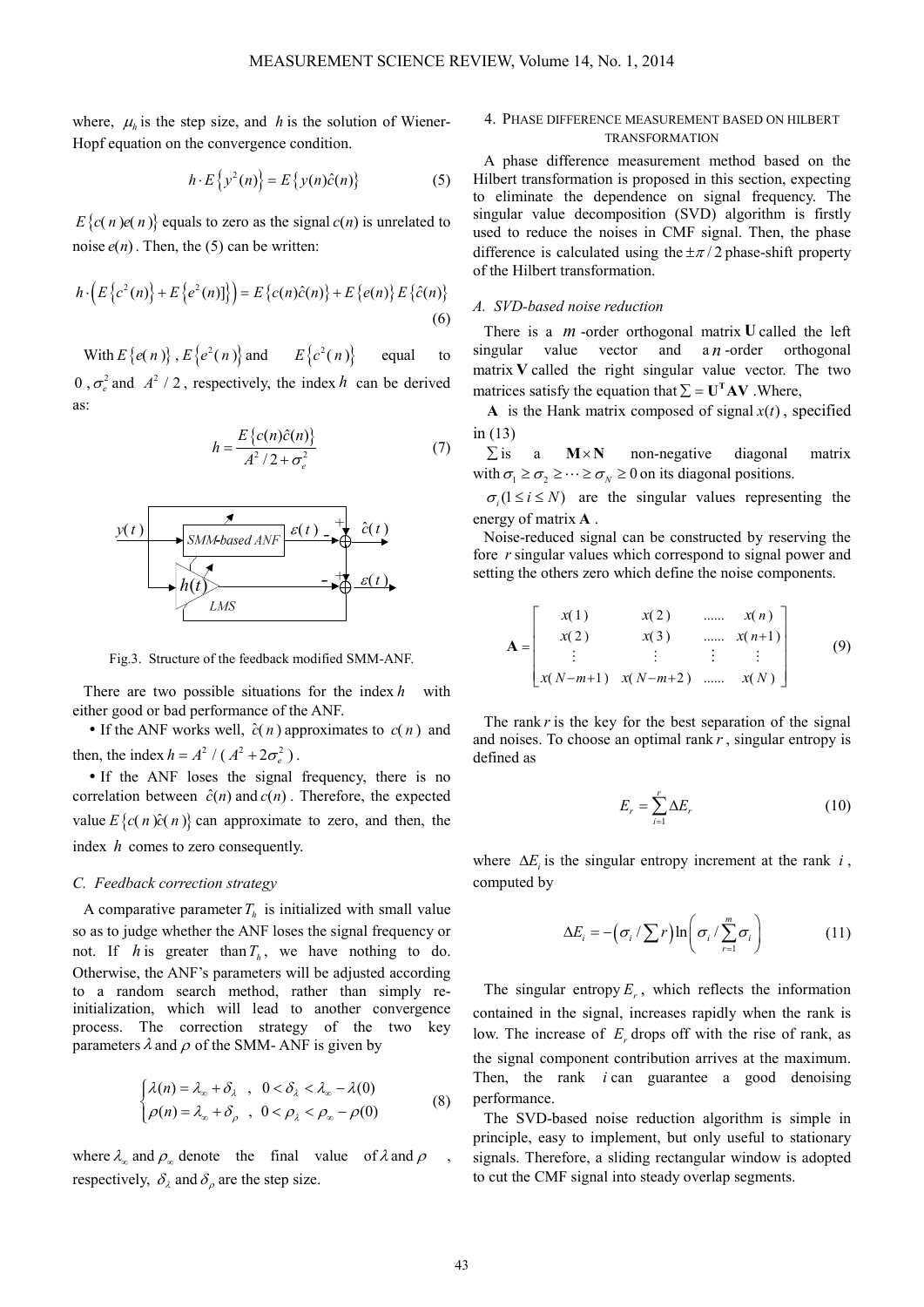#### *B. Phase difference calculation*

Hilbert transformation enjoys a  $\pm \pi/2$  phase-shift property. Hereby, the phase difference function can be derived by the trigonometric operator between the CMF signal and its Hilbert transformation.

CMF signals detected by electromagnetic sensors can be described by

$$
y_1(n) = A(n)\sin(\omega(n) + \varphi_1(n)) + \sigma_e \cdot e_1(n)
$$
  
\n
$$
y_2(n) = A(n)\sin(\omega(n) + \varphi_2(n)) + \sigma_e \cdot e_2(n)
$$
 (12)

where,  $A(n)$  is the amplitude,  $\varphi_1(n)$  and  $\varphi_2(n)$  are initial phases;  $\omega(n)$  is the singular frequency,  $\omega = 2\pi f / f_s$ .

Our goal is to evaluate the phase difference  $\Delta \varphi(n)$ ,  $\Delta \varphi(n) = \varphi_1(n) - \varphi_2(n)$ . The Hilbert transformations of the two CMF signals are given by

$$
\hat{y}_1(n) = -A(n)\cos(\omega(n) + \varphi_1(n)) + \sigma_e \cdot e_3(n)
$$
\n
$$
\hat{y}_2(n) = -A(n)\cos(\omega(n) + \varphi_2(n)) + \sigma_e \cdot e_4(n)
$$
\n(13)

The phase difference  $\Delta \varphi(n)$  can be derived:

$$
\Delta \varphi(n) = \arctan\left(\frac{\hat{y}_1(n)y_2(n) - \hat{y}_2(n)y_1(n)}{y_1(n)y_2(n) + \hat{y}_1(n)\hat{y}_2(n)}\right) \tag{14}
$$

Then, phase difference is measured at every sampling point in time region, despite the signal frequency [14].

#### 5. SIMULATION RESULTS

Computer simulations and actual experiments have been done to evaluate the proposed method. Their results are presented in the following sections, respectively.

#### *A. Simulated signals*

The CMF signal parameters vary from time to time due to the effect of fluid properties, flow pulsation, etc. A timevarying signal model, in which the signal frequency, amplitude, and phase vary over time based on the random walk model, was presented in [15] so as to more closely describe the CMF signals. However, this model failed to describe the signals in special conditions such as pulsating flows. Hereby, the time-varying signal model based on random walk is amended, as follows:

$$
y(n) = A(n)\sin[\omega(n) + \phi(n)] + \sigma_e \cdot e(n) \qquad (15)
$$

$$
A(n) = A(n-1) + \delta_A \cdot \sigma_A \cdot e_A(n) \tag{16}
$$

$$
\omega(n) = \omega(n-1) + \delta_{\omega} \cdot \sigma_{\omega} \cdot e_{\omega}(n) \tag{17}
$$

$$
\phi(n) = \phi(n-1) + \delta_{\phi} \cdot \sigma_{\phi} \cdot e_{\phi}(n) \tag{18}
$$

where,  $e(n)$ ,  $e_A(n)$ ,  $e_{\omega}(n)$ , and  $e_{\phi}(n)$  are white noises, with no correlation between each other.  $\sigma_e$ ,  $\sigma_A$ ,  $\sigma_\omega$  and  $\sigma_\phi$  are the walk amplifications, while  $\delta_A$ ,  $\delta_\omega$  and  $\delta_\phi$  are walk factors following 0-1 distribution with the probabilities  $P_A$ ,  $P_\omega$  and  $P_\varphi$  respectively. The probabilities are determined by the flow character and environment.

Table 1. Initializations of simulation parameters.

| Name      | Initial value                                                                                          | Name                | Initial value                           |  |  |  |
|-----------|--------------------------------------------------------------------------------------------------------|---------------------|-----------------------------------------|--|--|--|
| Amplitude | $A(0) = 10$ mV                                                                                         | Probabilities       | $P_{A} = P_{\omega} = P_{\omega} = 0.5$ |  |  |  |
| Frequency | $f = 198$ Hz                                                                                           | Sample<br>frequency | $f_c = 2000$ Hz                         |  |  |  |
| Step size | $\sigma_{\rho} = 0.6$ , $\sigma_{A} = 10^{-3}$ , $\sigma_{\rho} = 10^{-6}$ , $\sigma_{\rho} = 10^{-3}$ |                     |                                         |  |  |  |
|           |                                                                                                        |                     |                                         |  |  |  |



Fig.4. Simulated signals.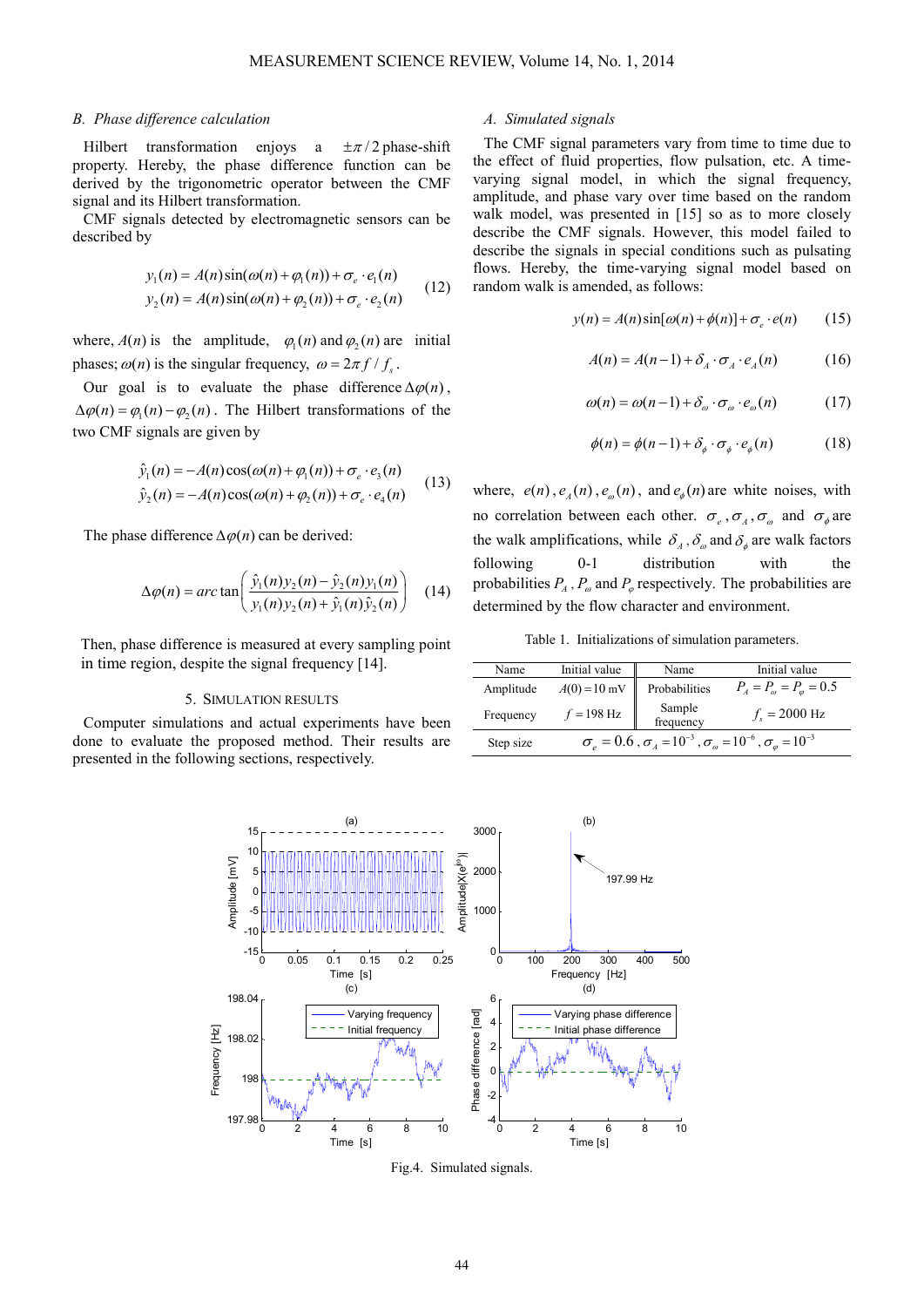When the probabilities approximately equal to zero, the amended time-varying signal model degenerates to the sinusoidal with superposed white noise, describing the CMF signal under the circumstance of steady flow. When the probabilities come to one, it is the original time-varying model, describing the CMF signal under the circumstance of general fluctuant flow. The CMF signals under the circumstance of mutation flow can also be described by reducing the probabilities and increasing the walk amplification.

Signals used in simulations are generated according to the time-varying signal model amended above. Parameters of the signal model are initialized as Table 1. Fig.4. shows the simulated signal, the frequency spectrum, the varying frequency and the varying phase difference.

#### *B. Frequency estimation results*

The signal frequency is estimated by the feedback corrected SMM-ANF, while the lattice ANF and the original SMM-ANF are used as control experiments. The results are shown in Fig.5. It can be concluded from the results that the feedback corrected SMM-ANF converges faster than the LANF, slightly slower than the original SMM-ANF. The feedback corrected SMM-ANF has a higher precision compared with the LANF and the original SMM-ANF, especially when they work for a long time. The reason is that the feedback corrected SMM-ANF utilizes a designed index for observing the accuracy continuously and adjusts its own non-effective parameters duly.



Fig.5. Performances of frequency tracking.

To describe the precision advantage of the feedback corrected SMM-ANF in detail, Monte Carlo simulations have been done for 100 times independently and the mean square errors (MSEs) were calculated by

$$
MSE = \frac{1}{N - m} \sum_{i=m}^{N} \left[ \hat{f}(i) - f(i) \right]^2 \tag{19}
$$

where  $f(i)$  and  $\hat{f}(i)$  are the actual frequency and the estimated frequency, respectively. *m* is the beginning of the computing signal, while *N* is the end. The estimated frequency in the convergence process has not been compared in this research so as to guarantee the justice. *m* equals to 4,000, and *N* is 40,000, the length of the simulated signal.

Fig.6. shows the MSEs of frequency estimation. From Fig.6., it can be seen that the MSEs of the feedback corrected SMM-ANF are the steadiest and the lowest, compared with the LANF and the SMM-ANF. The MSEs mean of the feedback corrected SMM-ANF is 0.26 % of the LANF, 1.58 % of the original SMM-ANF.



# *C. Phase difference measurement results*

The properties of the proposed phase difference measurement method are analyzed with the SGA and the recursive DTFT algorithm with negative frequency contribution (the algorithm in [8] for short) as comparisons. The phase difference measurement results are presented in Fig.7.



Fig.7. Performance of phase difference measurement.

It can be seen from Fig.7. that the proposed method based on the Hilbert transformation has no convergence process and outputs the results from the beginning, while the SGA and the algorithm in [8] need a time to converge. The reason of this phenomenon is that the proposed method needs no iterations and calculates the phase difference through the trigonometry operator between the original CMF signals and those after their Hilbert transformations, very different from the SGA and the algorithm in [8] depending on DFT iterative calculation. Observing the local results of phase difference measurement, we can also see that the SGA has a time delay and cannot reflect the details. This is due to the requirement for a long sliding window in the SGA (400 points in the experiment with 350 points overlapped). With the negative frequency contribution being considered, the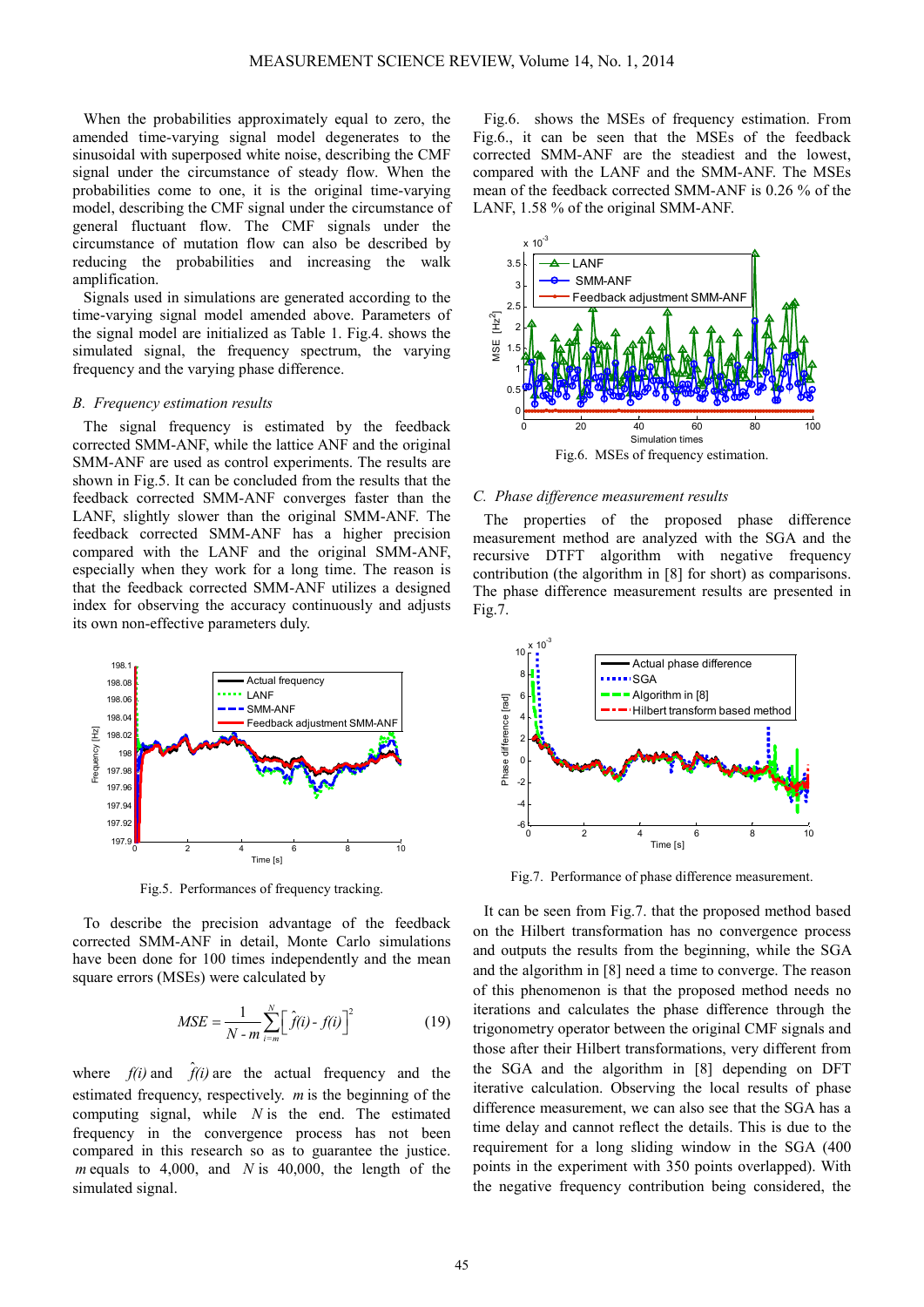algorithm in [8] can detect a small phase difference change with a very short window (8 points in this experiment with 7 points overlapped). The ability of dynamic phase difference measurement is also significantly improved. As for the proposed method based on the Hilbert transformation, the phase difference is directly calculated by the CMF signals and those after their Hilbert transformation, with no DFT. Accordingly, there are no subsections and no iteration operations in the proposed method. Therefore, the dynamic measuring performance is further improved.

#### 6. EXPERIMENTAL RESULTS AND DISCUSSION

#### *A. Experimental system*

As shown in Fig.8., the experimental system for CMF signal processing consists of two CMFs (F200S with a 1700R transmitter, and TQ-884 with an ERE10 transmitter), a PLC used to change flow, a pump, a batch tank and a signal acquisition subsystem. The signal acquisition subsystem consists of two data acquisition devices (NI 9234 and USB4711), an electric scale (FS3198-2), and a computer.



Fig.8. Block of the experimental system.

Flow rate is controlled by computer through the PLC and a control valve. CMF oscillation signals are acquired by the 4 channel dynamic signal acquisition NI 9234. Instantaneous mass flow rate measured by the CMFs is collected by the USB4711. Mass flow measured by the scale is deemed as the actual value. The test of the proposed signal processing method is carried out by the computer. The oscillation signals used in the experiments come from the F200S CMF with its higher precision and stable performance compared with the TQ-884 CMF.

#### *B. Results*

According to CMF's principle, there is a linear relationship between the mass flow rate  $q_m$  and the time interval ∆*t* , that is

$$
q_m = k \cdot \Delta t + b \tag{20}
$$

Where, the parameter *b* is constant. The time interval  $\Delta t$ depends on the frequency and the phase difference. The coefficient  $k$  is decided by the CMF type, temperature, pressure and so on, but is fixed at the same situation. For the F200S CMF, we were informed of  $k = 19.3534$  and  $b = 1.0471$  from the manufacturers.

Display values of F200S CMF are deemed as actual mass flow. The SGA and the algorithm in [8] are taken as comparisons. As we know, the SGA and the algorithm in [8] need signal frequency to conclude the phase difference. To guarantee the justice, frequency estimated by the feedback corrected SMM-ANF is used identically. Signals at nine kinds of steady flow are collected and processed. Mass flow is computed and shown in Table 2. It can be seen that the results concluded by the three methods agree with each other. The proposed method owns the highest precision, whose relative error is below 0.5 %. Then, we come to the conclusion that the proposed method is effective and practical.

Table 2. Experimental results.

| Mass flow $(kg/min)$ | Estimated frequency(Hz) | $SGA$ (kg/min) | Algorithm in $[8]$ (kg/min) | The proposed method (kg/min) |
|----------------------|-------------------------|----------------|-----------------------------|------------------------------|
| 2.9700               | 198.4483                | 3.0275         | 2.9151                      | 2.9368                       |
| 10.0400              | 198.3953                | 10.1910        | 10.1612                     | 10.1364                      |
| 15.9800              | 198.3863                | 15.8070        | 15.8294                     | 16.1212                      |
| 29.9100              | 198.3946                | 30.2341        | 30.2142                     | 29.6848                      |
| 41.2800              | 198.4299                | 41.5911        | 41.0279                     | 41.1027                      |
| 63.4500              | 198.3927                | 63.8731        | 63.7980                     | 63.1618                      |
| 82.1300              | 198.3993                | 81.6201        | 82.5802                     | 82.4763                      |
| 98.7600              | 198.4109                | 98.0135        | 99.2973                     | 99.1905                      |
| 102.2800             | 198.4075                | 102.9942       | 101.5669                    | 102.6956                     |
| 132.6100             | 198.4136                | 133.5964       | 133.5016                    | 132.0320                     |

#### 7. CONCLUSION

The core of CMF signal processing is the frequency estimation and the phase difference measurement. However, there is a dependence on frequency when the SGA or the algorithm in [8] is used to calculate the phase difference. It is a requirement that the signal frequency is

timely tracked with a high-precision, due to its timevarying character. A comprehensive novel method for CMF signal processing is proposed based on the feedback corrected SMM-ANF and the Hilbert transformation. Simulation and experimental results validate the proposed method and indicate some of its advantages, including: